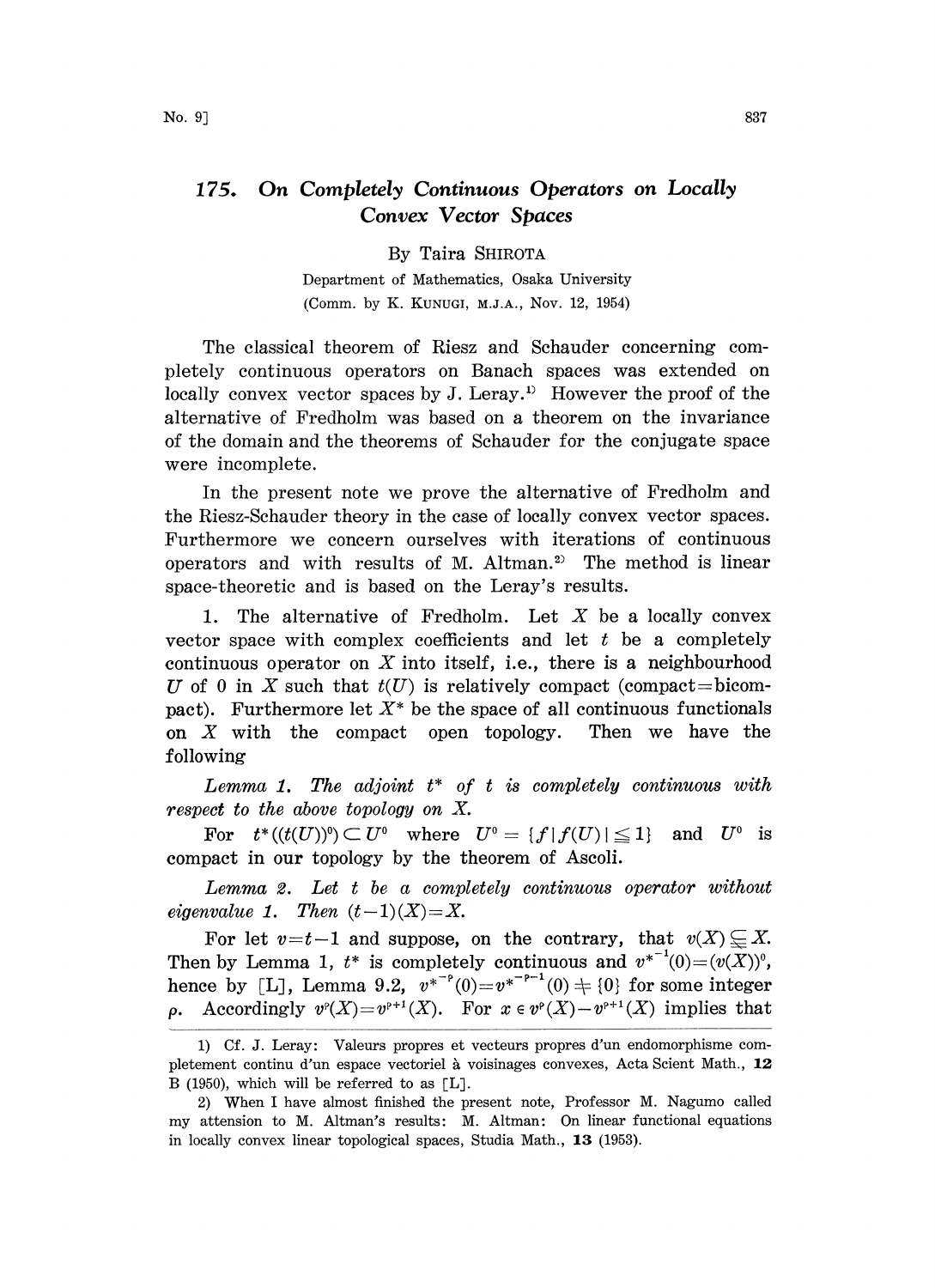## 838 **T. SHIROTA T. SHIROTA CONSUMING T**

for some  $f \in X^*$   $f(x) \neq 0$  and  $f(v^{p+1})(X) = 0$  since  $v^{p+1}(X)$  is closed by [L], Lemma 6.2 and so  $f \in v^{*-p-1}(0)=v^{*-p}(0)$ . Thus  $f(x)=f(v^p(y))$  $=v^{*}f(y)=0$ , which is a contradiction. On the other hand  $v(X) \subseteq X$ implies  $v^{p+1}(X) \subseteq v^p(X)$  for any integer  $\rho$ , since v is one-to-one, which is also a contradiction.

Lemma 3. Under the same assumption of Lemma 2,  $(t-I)^{-1}$  is inuous. continuous.

For, on the contrary, we suppose that there is a directed set  ${x<sub>a</sub>}$  such that  $x<sub>a</sub> \to 0$  and such that  $v<sup>-1</sup>(x<sub>a</sub>) \to 0$ . Then for any  $\alpha$ there is an a' such that  $a < a'$  and  $v^{-1}(x_{a'}) \notin V$  for a fixed neighbourhood V of 0, which is contained in U. Obviously for some  $\lambda_{\alpha'} < 1$  $v^{-1}(\lambda_{\alpha},x_{\alpha'})$   $\in$  Boundary of V. Putting  $y_{\alpha'}=v^{-1}(\lambda_{\alpha},x_{\alpha'})$ ,  $y_{\alpha'}\in$  Boundary of V and  $v(y_{\alpha'}) \rightarrow 0$ . Then since  $t(y_{\alpha'})$  is contained in  $\overline{t(U)}$ , there is an element  $u_0$  and directed set  $\{t(z_0)\}\$  such that  $\{t(z_0)\}\$  is contained in  $\{t(y_{\alpha'})\}$  and such that  $v(z_{\beta})\to 0$  and  $t(z_{\beta})\to u_0$ . Since  $v(z_{\beta})=t(z_{\beta})-z_{\beta}$ ,  $z_{\beta} \rightarrow u_0$  and so  $t(z_{\beta}) \rightarrow t(u_0)$ . Thus we have  $t(u_0)=u_0$  and  $u_0 \in$  Boundary of V hence  $u_0 \neq 0$ . This is a contradiction.

By the above lemmas we have the following

Theorem 1. Let <sup>t</sup> be a completely continuous operator without eigenvalue 1. Then  $t-1$  maps X onto itself and its inverse is continuous.

By Riesz theorem generalized by Leray and by Lemma 1, applying simple algebraic consideration used by Leray we obtain at once the following

Theorem 2. Let <sup>t</sup> be a completely continuous operator on locally convex vector space. Then for  $t$  and its adjoint  $t^*$  on the dual space with the strong topology and  $\tau(X^*, X)$ -topology<sup>3</sup> respectively, the Riesz and Schauder theorems are valid except that  $t^*$  is completely continuous in those topologies.

For  $t^*$  is completely continuous in the topology used in Lemma 1, so by  $[L]$ , Theorem 11.1, the theorems concerning eigenvalues and eigenvectors are valid. Furthermore the topology in Lemma <sup>1</sup> is weaker than  $\tau(X^*, X)$ -topology, hence  $(t^*-\lambda I)(X)$  is closed in that topology for any  $\lambda \neq 0$  and so  $(t^* - \lambda I)(X^*)$ ,  $(t - \lambda I)^{-1}(0)$  and  $(t^* - \lambda I)^{-1}(0)$ ,  $(t-\overline{\lambda}I)(X)$  are completely orthogonal pairs. Furthermore if  $\lambda$  is not an eigenvalue of  $t^*$ , then  $\overline{\lambda}$  is not an eigenvalue of t. Hence  $t-\overline{\lambda}I$  is onto and  $(t-\overline{\lambda}I)^{-1}$  is continuous, so  $(t^*-\lambda I)^{-1}$  is continuous<br>in our topologies, where  $\overline{t}$  is the conjugate number of t  $t-\lambda I$  is onto and  $(t-\lambda I)^{-1}$  is continuous, so  $(t^*-\lambda I)^{-1}$  is  $\lambda I$  in our topologies, where  $\bar{t}$  is the conjugate number of  $t$ .

2. Iterations of operators. As an example shows, it is not always true that for any completely continuous operator

<sup>3)</sup> Cf. N. Bourbaki: Sur certain espaces vectoriels topologiques, Ann. Inst. Fourier, I (1949).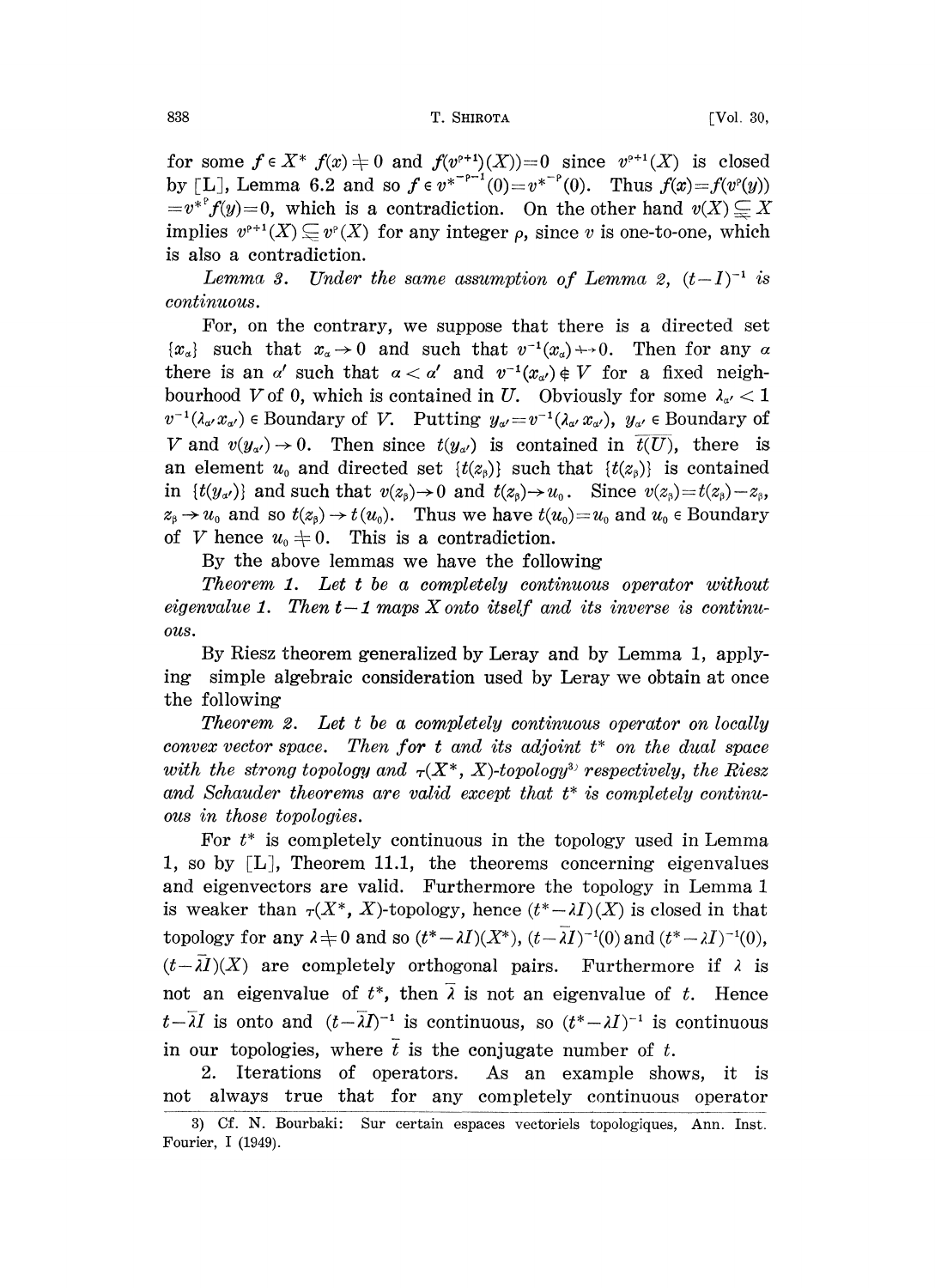t, the adjoint  $t^*$  is completely continuous in the strong topology or in  $\tau(X^*, X)$ -topology. For instance,<sup>4)</sup> let  $K(x, y)$  be a measurable and bounded (real valued) function on the unit square  $[0, 1] \times [0, 1]$  such that the operator  $t_1$  with the kernel  $K(x, y)$  on  $L^1(0, 1)$  into itself:  $t_1(f)(x) = \int f(y)K(x, y)dy$ , is not completely continuous. Let  $M$  be a space of all bounded measurable functions on  $[0, 1]$  with the weakest of those topologies which are stronger than the  $L^2$ -topology and the weak topology relative to  $L^1$ . Then the operator t on M with the kernel  $\overline{K(y, x)}$ :  $t(f)(x) = \int K(y, x)f(y)dy$ , is completely continuous in our topology. But its conjugate space with the strong topology and with  $\tau(X^*, X)$ -topology respectively are  $L^1$  and the adjoint of t is  $t_1$ , which is not completely continuous.

But we have

Theorem 3. Let <sup>t</sup> be a completely continuous operator on X. Then  $t^* \tcdot t^*$  is completely continuous operator in the dual space  $X^*$ with the strong topology and with  $z(X^*, X)$ -topology respectively.

For,  $(t(U))^0$  is a neighbourhood of 0 in  $X^*$  in our topologies and  $t^*((t(U))^0) \subset U^0$ , hence we have only to show that  $t^*(U^0)$  is compact. But it is accomplished by usual methods as in the proof of Lemma 2.

Theorem 4.<sup>5</sup> Let t be a continuous operator such that  $t^n$  is completely continuous for some  $n \geq 1$ . Then for t and  $t^*$  in the dual space with the strong topology, the Riesz and Schauder Theorem is valid except that for any eigenvalue  $\lambda$ ,  $(t-\lambda I)^{-1}(0)$ ,  $(t^*-\lambda I)(X^*)$  and  $(t-\lambda I)(X)$ ,  $(t^*-\overline{\lambda I})^{-1}(0)$  are completely orthogonal pairs respectively.  $(t-\lambda I)(X)$ ,  $(t^*-\lambda I)^{-1}(0)$  are completely orthogonal pairs respectively.<br>Furthermore it may be replaced by  $\tau(X^*, X)$ -topology instead of the strong one.

For by Theorem 3, for some m  $t^m$  and  $t^{*^m}$  are completely continuous and we easily see that  $\lambda$  is an eigenvalue of  $t^m$  if and only if a value of  $\lambda^{\frac{1}{m}}$  is an eigenvalue of t. Furthermore  $(t^m - \lambda^m)^{-1}(0)$  $\supset (t-\lambda)^{-1}(0)$  and for some integer  $\rho>0(t^m-\lambda^m)^{-p}(0)$  and  $(t^{*m}-\overline{\lambda}{}^m)^{-p}(0)$ are dual. Moreover  $t((t^m - \lambda^m)^{-p}(0)) \subset (t^m - \lambda^m)^{-p}(0)$ , hence dim  $((t - \lambda^{-1}(0)))$ <br>= dim  $((t^* - \overline{\lambda})^{-1}(0))$ . Accordingly by a simple consideration we see are dual. Moreover  $t((t^m - \lambda^m)^{-p}(0)) \subset (t^m - \lambda^m)^{-p}(0)$ , hence dim $((t - \lambda^{-1}(0)))$ <br>= dim $((t^* - \overline{\lambda})^{-1}(0))$ . Accordingly by a simple consideration we see that the above statement is true.

3. M. Altman call an operation  $t$  on  $X$  into itself to be completely continuous if for some neighbourhood  $U$  of 0 in  $X$  any infinite set of  $t(U)$  has a limit point in X and give the proof of the

<sup>4)</sup> Cf. K. Yosida, Y. Mimura, and S. Kakutani: Integral operator with bounded kernel, Proc. Imp. Acad., 14 (1938).

<sup>5)</sup> Cf. K. Yosida: Normed rings and spectral theorems, II, Proc. Imp. Acad, 19 (1943).